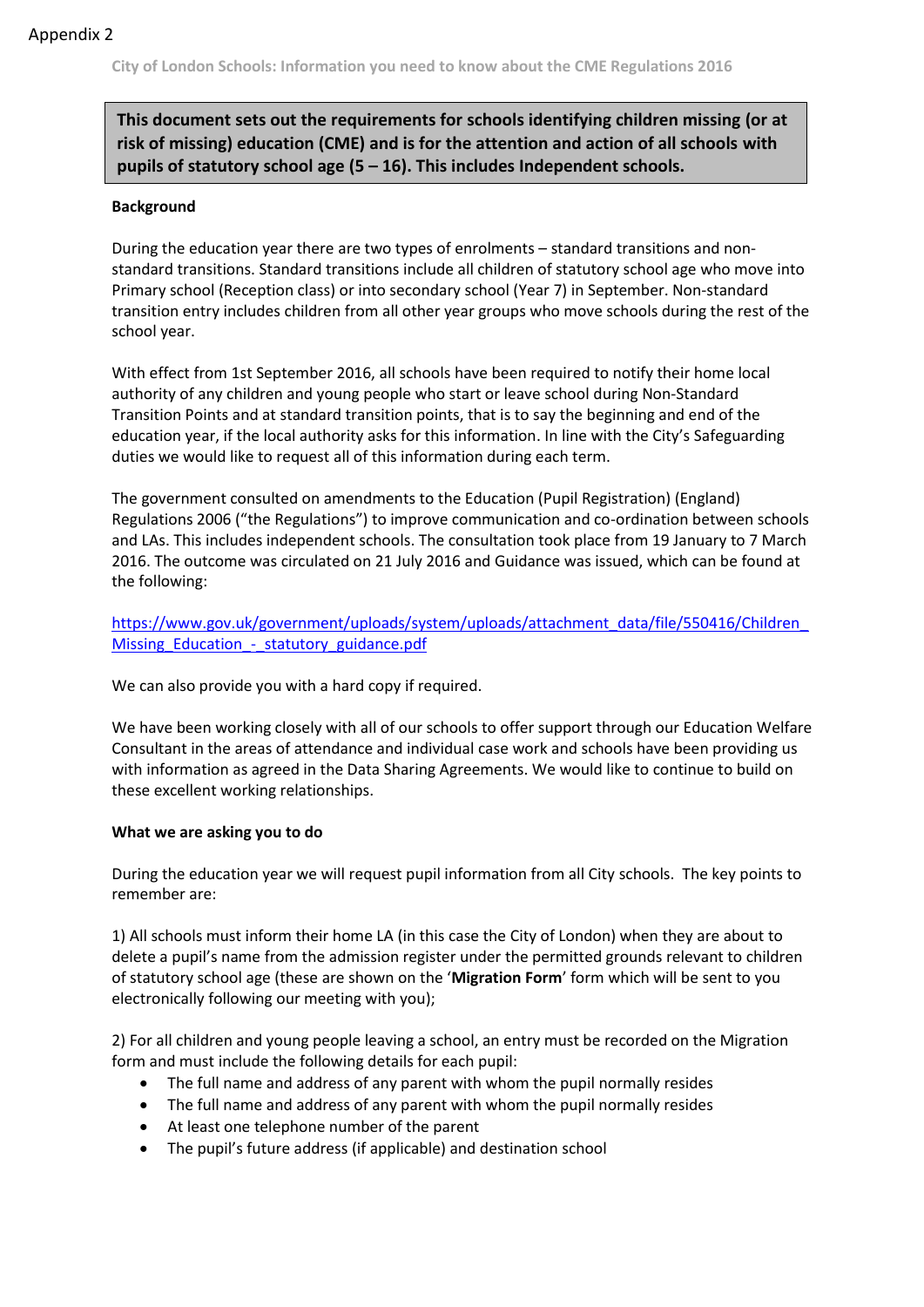• The ground in regulation 8 under which the pupil's name is to be removed from the admission register (this is attached as Appendix 2)

4) Schools must provide information to the City of London when registering new pupils within **five**  days of the child or young person being enrolled, including the pupil's address and previous school (where they can reasonably obtain this information).

#### **Additional Information Required**

Since September 2015 the City has been implementing a programme of tracking and monitoring school attendance so that we can address instances of children who are at risk of missing education or who are out of school. In addition to the above information, we would also like schools to provide us with a list of all pupils during the year whose attendance is below 90%, including all pupils resident in the City and those resident in other authorities. We will provide a '**Pupil Roll Form'** to enable you to do this. This will be sent to you as an electronic document following our meeting with you in the autumn term 2018.

In addition, we would like you to populate some statistical information for us, which will help us better understand our education landscape in relation special educational needs. Therefore on the '**Pupil Roll Form**' under the tab '**statistical information**' we would like the following information from you for all City and non-City children attending your school:

| Year Group   Post Code | SEN Code (if a child has a |  |
|------------------------|----------------------------|--|
|                        | special educational need)  |  |

Children who are offered a school place, but who don't turn up to school are a particular concern. To ensure the safeguarding responsibly is consistent with state-maintained schools, it is requested that Independent schools use the Migration Form to notify the City of London of children that have not arrived as expected. The school must have carried out their own checks before passing to the City.

#### **Passwords for Workbooks**

The password for both the Pupil Roll Form and Migration Form is City2018

#### **Table of Requirements**

A timetable of what information we need from you and when is captured in the table below for easy referencing. Please see Appendix 1.

#### **Secure method of notification**

We are asking all City of London schools to begin sending us the information as described above from November 2018.

As the information is highly confidential, it will need to be sent to us securely. In order to comply with GDPR, all personal information will need to be sent to us using the City's secure email system, Egress Switch. The system works by generating a secure email to the school. Therefore, an email will be sent to the designated person at the school by either the Admission and Attendance Manager or the Lead Advisor for Universal Education Services. Once that email has been sent, the email thread attached to the email is secure and the designated person at the school can securely send any personal information back to the City of London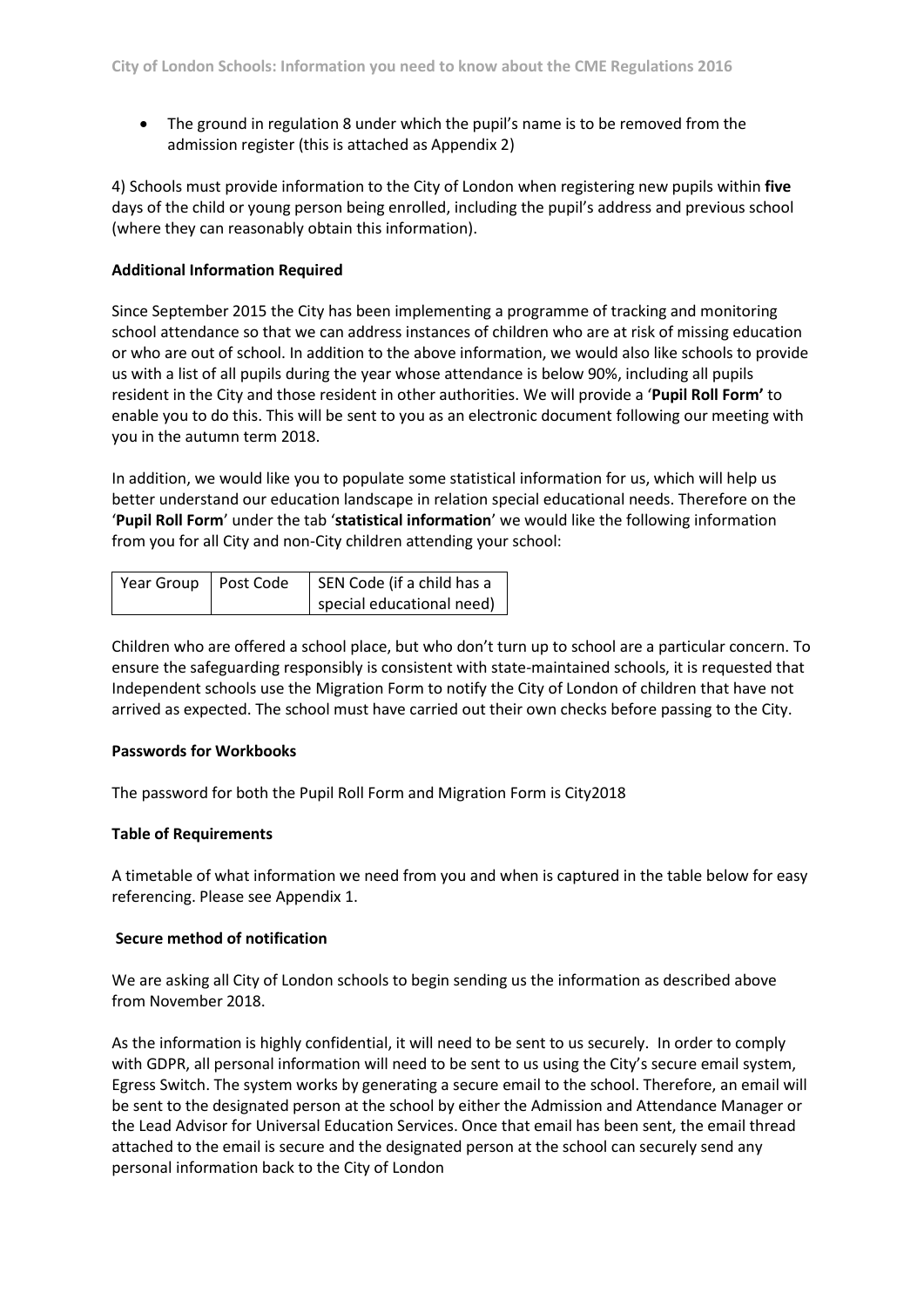All information returned to the City of London will be checked and monitored by the Education and Early Years Service. The key contact for any enquires are as follows:

**Primary notification officer** – Amrul Kha[n Amrul.khan@cityoflondon.gov.uk](mailto:Amrul.khan@cityoflondon.gov.uk) **Secondary notification officer** – Kirstie Hilton [Kirstie.hilton@cityoflondon.gov.uk](mailto:Kirstie.hilton@cityoflondon.gov.uk)

**It is the responsibility for each school to ensure that notifications are sent to the City's Education and Early Years Team. Reminders will not be sent but the designated officer will contact you if notifications have not been submitted for a period of 4 weeks**

**Other Useful contacts:** 

**The Education and Early Years team: Tel:** 020 7332 3998 / 3274 **Email:** [Kirstie.hilton@cityoflondon.gov.uk](mailto:Kirstie.hilton@cityoflondon.gov.uk) , [Amrul.khan@cityoflondon.gov.uk](mailto:Amrul.khan@cityoflondon.gov.uk)

**Early Help Service in City of London**: **Tel:** 020 7332 3621 (Mon-Fri 9am to 5pm), after hours please phone Hackney Emergency Duty Team on 020 8356 2710 **Email:** [children.duty@cityoflondon.gov.uk](mailto:children.duty@cityoflondon.gov.uk)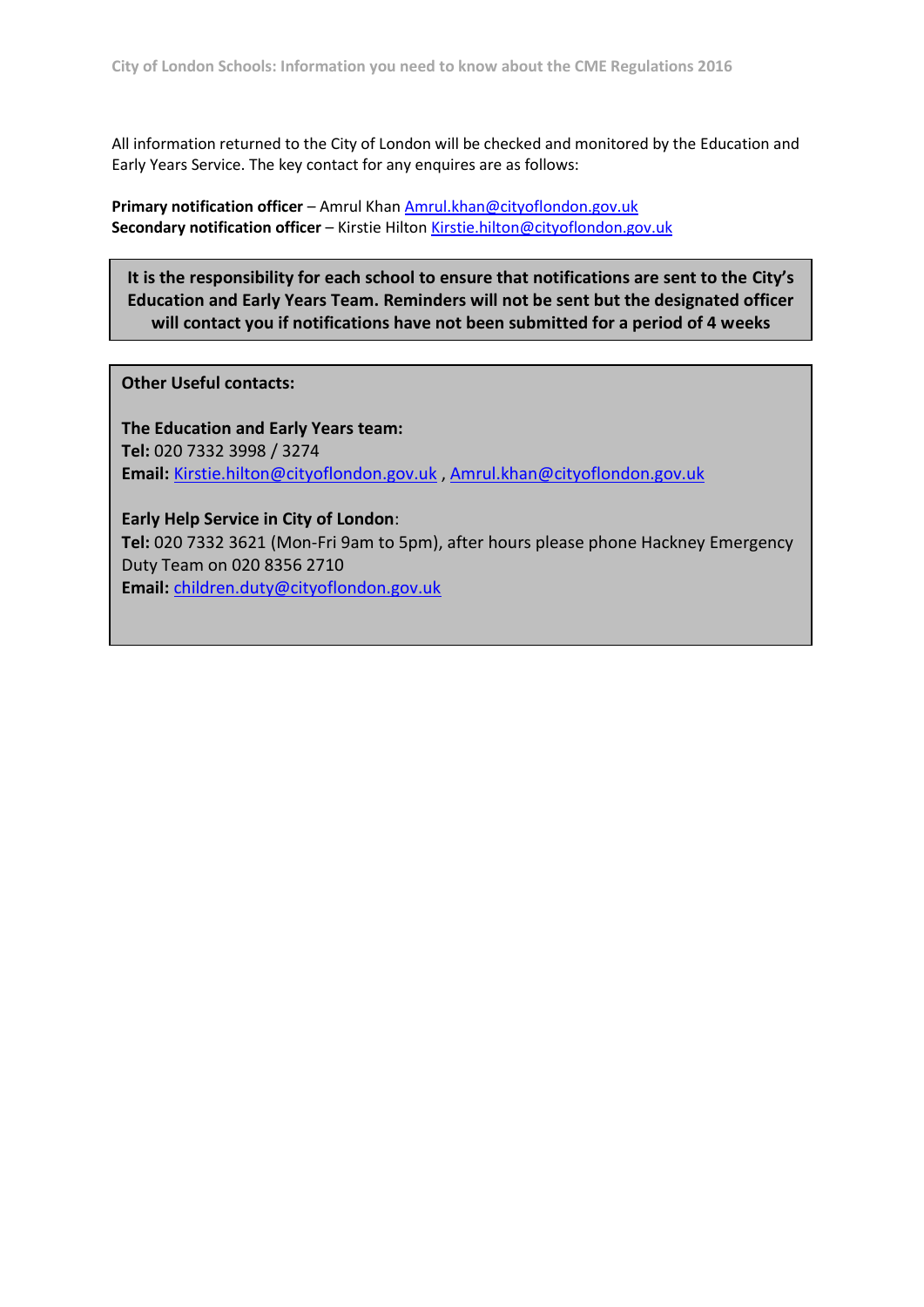# **Appendix 1: Table of Requirements**

| <b>City or</b><br>non-City<br>children | <b>Reason for Notification / information</b><br>to be provided                                    | <b>Method of</b><br>information                     | <b>Timeframe / Frequency</b><br>(deadline)                                                                      |
|----------------------------------------|---------------------------------------------------------------------------------------------------|-----------------------------------------------------|-----------------------------------------------------------------------------------------------------------------|
| City and<br>non-City<br>children       | New starters and leavers and children<br>who have attendance below 90% (and<br>SEN if applicable) | Pupil Roll Form<br>Tab 'individual<br>children'     | N/A                                                                                                             |
|                                        | <b>Statistical Information</b>                                                                    | Pupil Roll Form<br>Tab 'statistical<br>information' | Autumn term 2018                                                                                                |
| City and<br>non-City<br>children       | Children who have attendance below<br>90% and SEN                                                 | Pupil Roll Form                                     | N/A                                                                                                             |
| City and<br>non-City<br>children       | New starters and leavers and children<br>who have attendance below 90% and<br><b>SEN</b>          | Pupil Roll Form<br>Tab 'individual<br>children'     | N/A                                                                                                             |
|                                        | <b>Statistical information</b>                                                                    | Pupil Roll Form<br>Tab 'statistical<br>information' | Autumn term 2019                                                                                                |
| City and<br>non-City<br>children       | Children who have attendance below<br>90% and SEN                                                 | Pupil Roll Form                                     | N/A                                                                                                             |
| City and<br>non-City<br>children       | <b>New Starters</b>                                                                               | Migration<br>Form                                   | To be sent 5 days after<br>registering a new pupil<br>(in-year)                                                 |
| City and<br>non-City<br>children       | Leavers                                                                                           | Migration<br>Form                                   | To be sent to the City of<br>London before removing<br>a child or young person<br>from school roll<br>(in-year) |
| City and<br>non-City<br>children       | Children not arriving at school when<br>expected                                                  | Migration<br>Form                                   | To be sent into the City<br>of London immediately<br>with concerns<br>(beginning of the<br>academic year)       |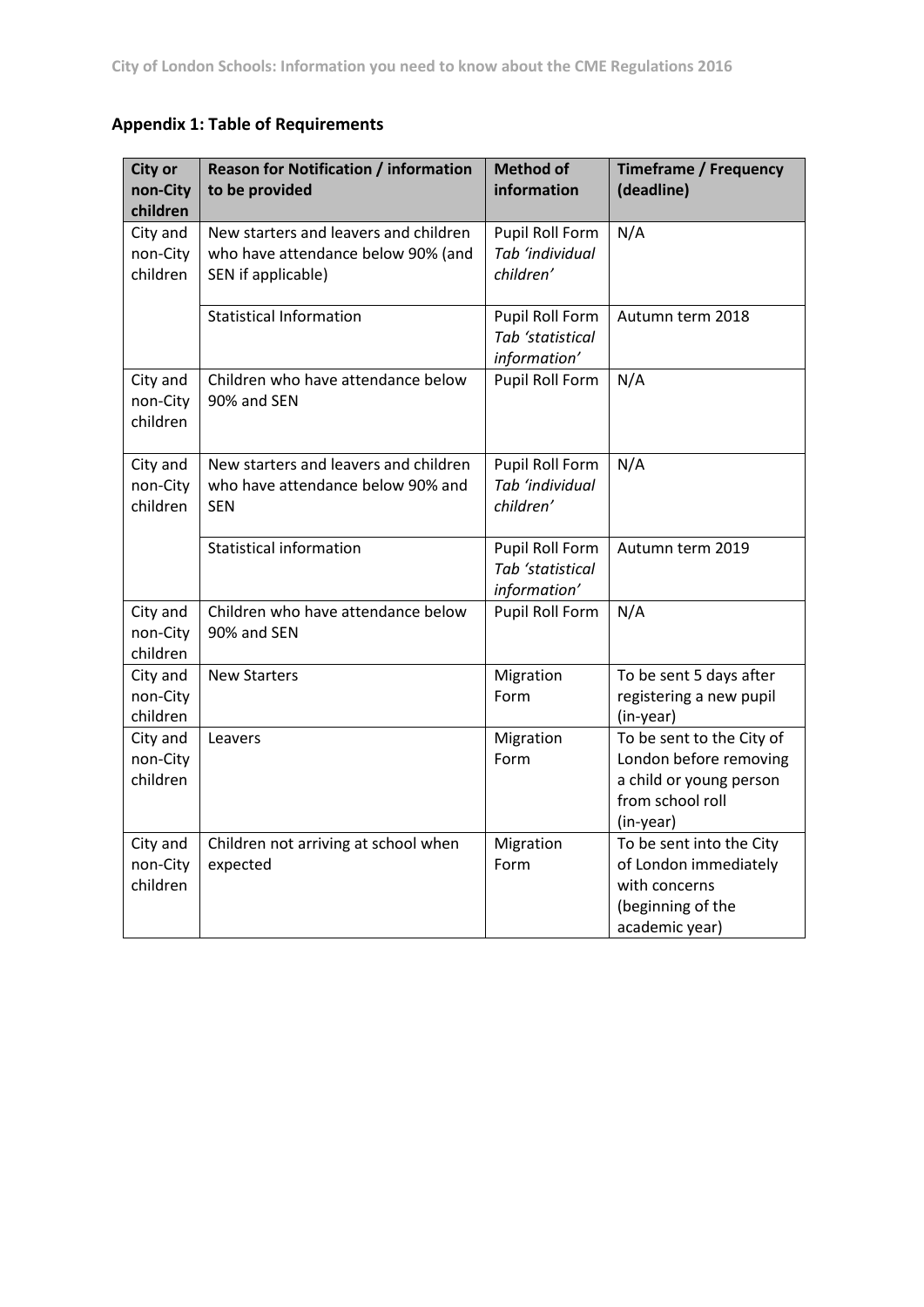# **Appendix 2: Grounds For Deleting a Pupil from the School Admission Register**

| Grounds for deleting a pupil of compulsory school age from the school |                                                                                           |  |  |  |  |
|-----------------------------------------------------------------------|-------------------------------------------------------------------------------------------|--|--|--|--|
|                                                                       | admission register set out in the Education (Pupil Registration) (England)                |  |  |  |  |
|                                                                       | Regulations 2006, as amended                                                              |  |  |  |  |
| 1.                                                                    | $8(1)(a)$ - where the pupil is registered at the school in accordance with the            |  |  |  |  |
|                                                                       | requirements of a school attendance order, that another school is substituted             |  |  |  |  |
|                                                                       | by                                                                                        |  |  |  |  |
|                                                                       | the local authority for that named in the order or the order is revoked by the            |  |  |  |  |
|                                                                       | local                                                                                     |  |  |  |  |
|                                                                       | authority on the ground that arrangements have been made for the child to                 |  |  |  |  |
|                                                                       | receive efficient full-time education suitable to his age, ability and aptitude           |  |  |  |  |
|                                                                       | otherwise than at school.                                                                 |  |  |  |  |
| 2.                                                                    | 8(1)(b) - except where it has been agreed by the proprietor that the pupil                |  |  |  |  |
|                                                                       | should be registered at more than one school, in a case not falling within sub-           |  |  |  |  |
|                                                                       | paragraph (a) or regulation 9, that he has been registered as a pupil at another          |  |  |  |  |
|                                                                       | school.                                                                                   |  |  |  |  |
| 3.                                                                    | $8(1)(c)$ - where a pupil is registered at more than one school, and in a case not        |  |  |  |  |
|                                                                       | falling within sub-paragraph (j) or (m) or regulation 9, that he has ceased to            |  |  |  |  |
|                                                                       | attend the school and the proprietor of any other school at which he is                   |  |  |  |  |
|                                                                       | registered has given consent to the deletion.                                             |  |  |  |  |
| 4.                                                                    | 8(1)(d) - in a case not falling within sub-paragraph (a) of this paragraph, that he       |  |  |  |  |
|                                                                       | has ceased to attend the school and the proprietor has received written                   |  |  |  |  |
|                                                                       | notification from the parent that the pupil is receiving education otherwise              |  |  |  |  |
|                                                                       | than at school.                                                                           |  |  |  |  |
| 5.                                                                    | $8(1)(e)$ - except in the case of a boarder, that he has ceased to attend the school      |  |  |  |  |
|                                                                       | and no longer ordinarily resides at a place which is a reasonable distance from           |  |  |  |  |
|                                                                       | the                                                                                       |  |  |  |  |
|                                                                       | school at which he is registered.                                                         |  |  |  |  |
| 6.                                                                    | $8(1)(f)$ - in the case of a pupil granted leave of absence in accordance with            |  |  |  |  |
|                                                                       | regulation $7(1A)$ , that $-$                                                             |  |  |  |  |
|                                                                       |                                                                                           |  |  |  |  |
|                                                                       | (i) the pupil has failed to attend the school within the ten school days                  |  |  |  |  |
|                                                                       | immediately following the expiry of the period for which such leave was                   |  |  |  |  |
|                                                                       | granted;                                                                                  |  |  |  |  |
|                                                                       | (ii) the proprietor does not have reasonable grounds to believe that the pupil is         |  |  |  |  |
|                                                                       | unable to attend the school by reason of sickness or any unavoidable cause;               |  |  |  |  |
|                                                                       | and                                                                                       |  |  |  |  |
|                                                                       |                                                                                           |  |  |  |  |
|                                                                       | (iii) the proprietor and the local authority have failed, after jointly making            |  |  |  |  |
|                                                                       | reasonable enquiries, to ascertain where the pupil is.                                    |  |  |  |  |
| 7.                                                                    | $8(1)(g)$ - that he is certified by the school medical officer as unlikely to be in a fit |  |  |  |  |
|                                                                       | state of health to attend school before ceasing to be of compulsory school age,           |  |  |  |  |
|                                                                       | and neither he nor his parent has indicated to the school the intention to                |  |  |  |  |
|                                                                       | continue to attend the school after ceasing to be of compulsory school age.               |  |  |  |  |
| 8.                                                                    | 8(1)(h) - that he has been continuously absent from the school for a period of            |  |  |  |  |
|                                                                       | not                                                                                       |  |  |  |  |
|                                                                       | less than twenty school days and                                                          |  |  |  |  |
|                                                                       |                                                                                           |  |  |  |  |
|                                                                       | (i) at no time was his absence during that period authorised by the proprietor in         |  |  |  |  |